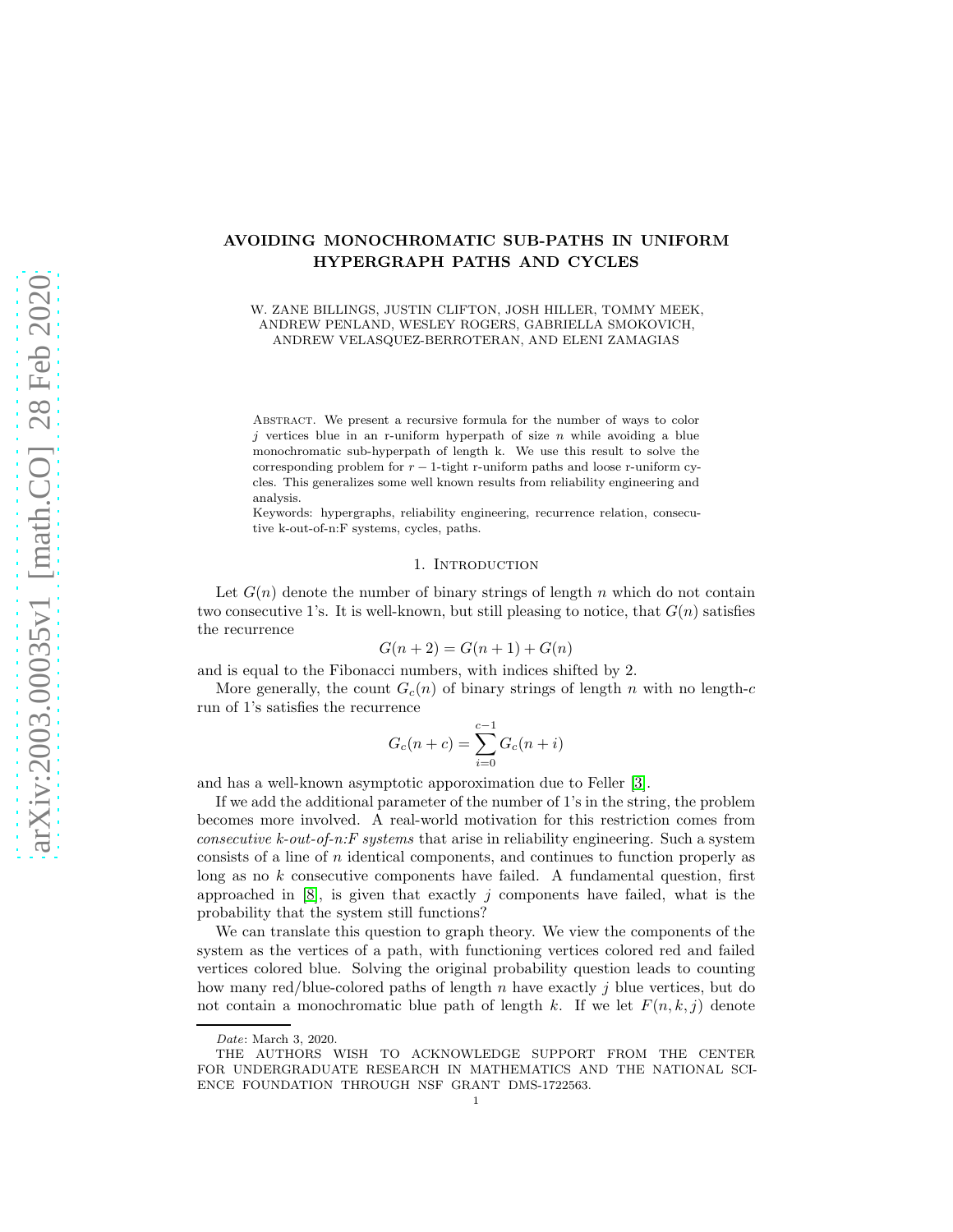the number of red/blue-colored paths of length n with exactly j blue vertices that do not contain a subpath of length  $k$ , then the probability of survival of a system where each component has identical, independent survival probability  $p$  is

$$
\sum_{j=0}^{k+1} F(n,k,j)p^j(1-p)^{n-j}.
$$

There are many useful and beautiful generalizations of this problem in both reliability theory and graph theory [\[7,](#page-11-2) [8,](#page-11-1) [9,](#page-11-3) [1,](#page-11-4) [10,](#page-11-5) [11\]](#page-11-6).

However, many systems, both mechanical and biological, are better modeled by *hypergraphs*, where we consider *hyperedges* allowed to contain more than two vertices. Examples of such systems include complex molecular networks [\[2\]](#page-11-7), cancer formations processes [\[5\]](#page-11-8), and modeling of the folksonomy [\[4\]](#page-11-9). Motivated by problems considered in reliability theory, as well as biology, we make the following definition, which generalizers the definition found in [\[6\]](#page-11-10).

**Definition 1.1.** Let H and K be hypergraphs, and let p be a probability distribution. An  $(H, K, p)$ -reliable system has the following attributes:

- each vertex  $v$  in  $H$  has an independent identical distribution described by  $p$ , giving the probability that  $v$  has failed.
- the system fails when there exists a collection of failed vertices that form a subhypergraph isomorphic to K.

The *time to failure* of an  $(H, K, p)$ -reliable system is a random variable giving the time that it takes for a copy of  $K$  consisting of failed vertices to exist inside H. The nature of the distribution for time to failure will be influenced by the distribution of time to failure for the individual vertices in the system, as well as by the overall shape of  $H$ : how many copies of  $K$  it contains, as well as how they fit together inside  $H$ .

In effect, determining the probability of distribution of the time to failure for such a system is given by determining the number of ways in which exactly  $i$ out of n failed vertices in the hypergraph could induce a failed  $K$ , along with the probability that  $j$  vertices have failed. Since the latter probability calculation is simply  $p^j(1-p)^{n-j}$ , the problem of determining system lifetimes essentially reduces to a counting problem in hypergraphs, of the type we consider in this paper.

This framework is extremely general and, to the best of our knowledge, has yet to be investigated outside of the previously mentioned cases when  $H$  and  $K$  are certain types of graphs. In this paper, we provide recurrences for these counts in the case when  $H$  and  $K$  are certain types of hypergraph paths and cycles. In addition to being a natural yet challenging starting point, these initial cases are motivated by the fact that they are easily detectable subhypergraphs that occur in larger hypergraphs. In practical applications, it is often enough to have upper or lower bounds on the probability of failure at a certain point. We make the following observations, which are not difficult to prove.

• If G is a subhypergraph of H, then the time to failure of a  $(G, K, p)$ -reliable system will be less than or equal to that of an  $(H, K, p)$  reliable system, since  $G$  contains at least as many copies of  $K$  as  $H$  does.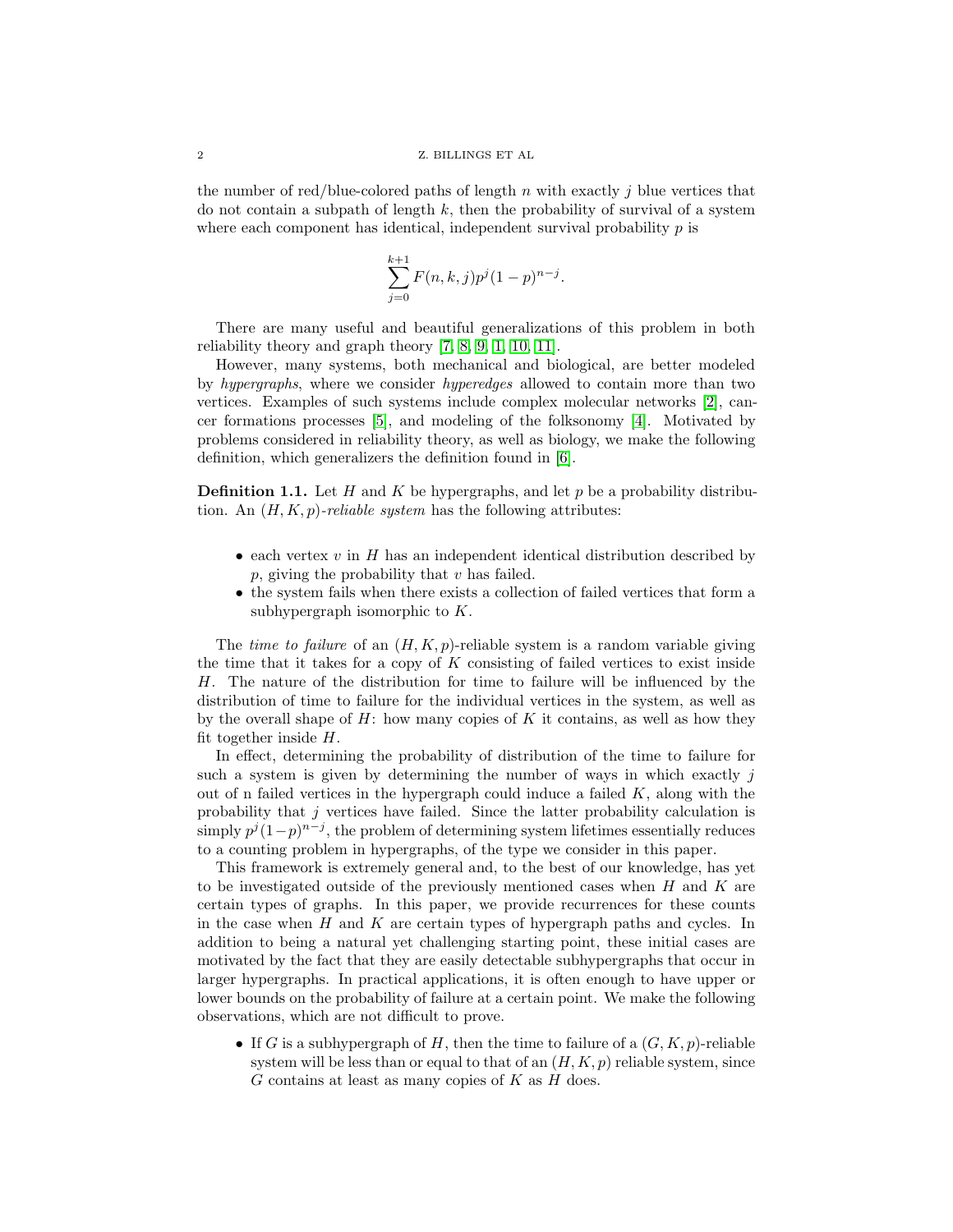• If G is a subhypergraph of K, then the time to failure of an  $(H, G, p)$ -reliable system will be less than or equal to that of an  $(H, K, P)$  reliable system, since a failed copy of  $K$  must exist before a failed copy of  $K$  can.

In addition to providing tools to address a probability calculation arising from reliability of certain systems defined using hypergraphs, we think these counts are of combinatorial interest in their own right.

## 2. Definitions

We now provide some background and necessary definitions of hypergraphs, restricted to the case we consider. We denote the cardinality of set A by  $|A|$ . We use |x| for the floor function applied to x, and  $\lceil x \rceil$  for the ceiling function applied to x. The function of two parameters  ${}_{a}R_{b}$  is the remainder function of a divided by b. We let  $\binom{n}{k}$  represent the binomial coefficient  $\frac{n!}{k!(n-k)!}$ , with the convention that  $\binom{n}{k} = 0$  if either *n* or *k* is negative.

**Definition 2.1.** An r-uniform hypergraph H consists of a vertex set  $V(H)$  and an edge set  $E(H)$ , where each  $e \in E(H)$  is an r-element subset of  $V(H)$ .

**Definition 2.2.** An r-uniform hypergraph  $P$  is a loose  $r$ -path if there is an ordering on the edges  $E(P)$  where  $|E_i \cap E_j| = 1$  if  $|i - j| = 1$  and  $|E_i \cap E_j| = 0$  otherwise. The length of a loose r-path P is given  $|E(P)|$ .

**Definition 2.3.** Let  $0 < m < r$ . An r-uniform hypergraph P is a m-tight rpath with n edges if there is an ordering on the vertices  $0, 1, ..., h$  such that  $E_1 =$  $\{0, 1, 2, ..., r - 1\}$ , and  $E_{i+1} = \{v + m \mid v \in E_i\}$  for  $0 \le i \le n - 1$ .

*Remark* 2.4. Note that an r-path is a 1−tight r-path if and only if it is a loose r-path.

**Definition 2.5.** Given a color  $x \in \{red, blue\}$ , we say that an edge is monochromatic color x, or simply that the edge is x if every vertex is colored x.

**Definition 2.6.** A loose r-cycle of length n is an r-uniform hypergraph which satisfies the following two conditions:

- (1) Every edge has exactly 2 vertices of degree 2 and all other vertices of degree 1,
- (2) the removal of any single edge, along with all the corresponding vertices of degree 1 from that edge, yields a loose r-path of length  $n - 1$ .

**Definition 2.7.** A hypergraph is an  $(r - 1)$ -tight r-cycle if it can be constructed, edge by edge, so that the first  $n-r-2$  edges after the first edge each add exactly one vertex, the last  $(r-1)$  edges add no vertices, for any  $0 < i < n$ ,  $|E_i \cap E_{i+1}| = r-1$ and the removal of any  $(r-1)$  consecutive edges (when read modulo n and retaining the vertices in each edge) yields an  $(r-1)$ -tight r-path.

#### 3. Results for loose paths and cycles

3.1. Results for loose paths. In this subsection we derive recurrence relations for the number of ways to color the vertices of a loose  $r$ -path on  $n$  edges while avoiding k consecutive hyperedges with all vertices blue.

First we introduce notation for the quantities of interest.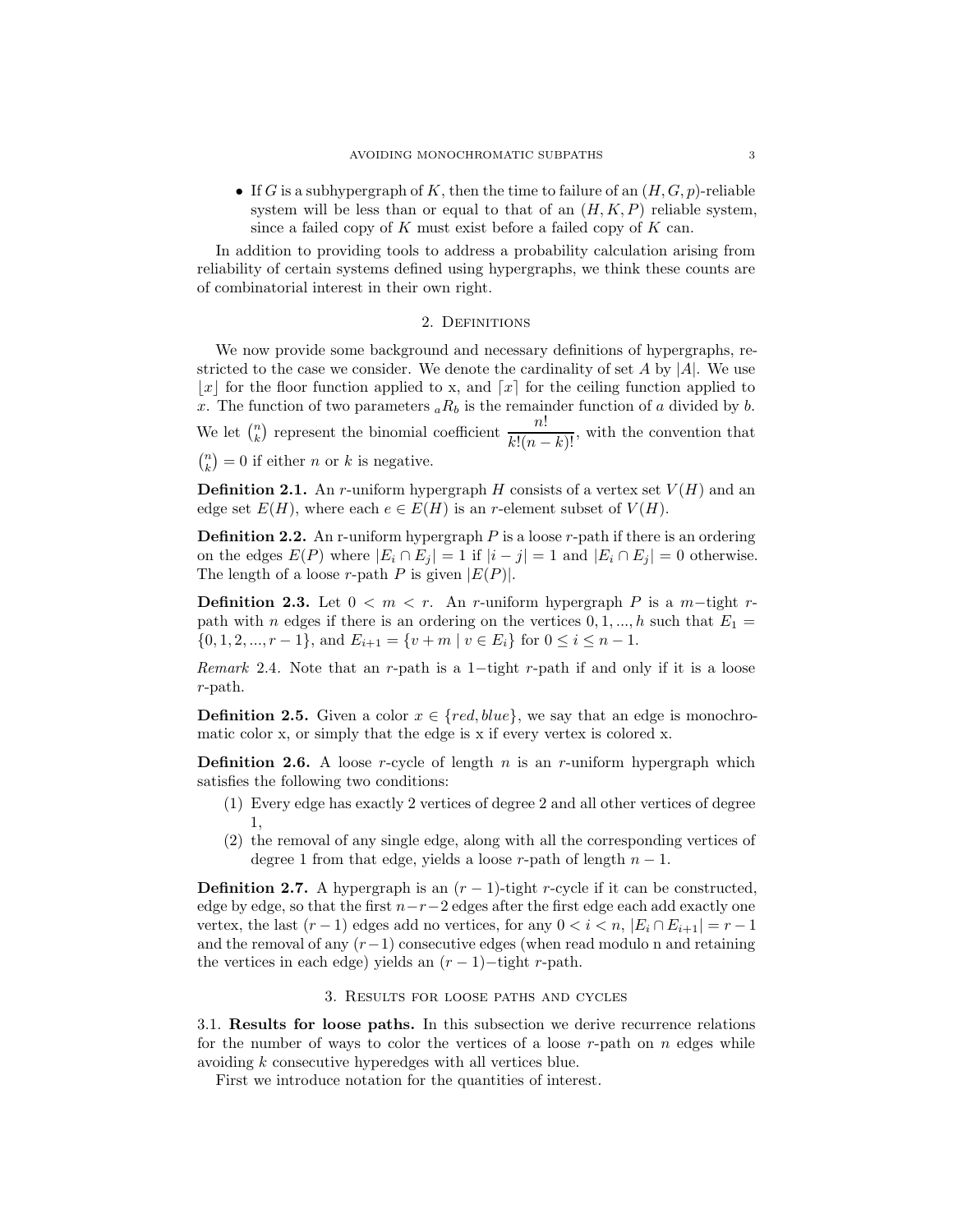**Definition 3.1.** The number of ways we can color exactly  $j$  vertices blue in an r-path with  $n$  edges while avoiding a monochromatic blue subpath of length  $k$  is denoted by  $F_k(r, n, j)$ 

To prove the main theorems of this section, we will need to use the following two easy proposition which we state without proof.

<span id="page-3-0"></span>**Proposition 3.2.** *For*  $n \geq k$ *, we have the following cases:* 

- (1) If  $j < k(r-1)+1$  then  $F_k(r, n, j) = {n(r-1)+1 \choose j},$
- (2) If  $n \geq k+1, j > n(r-1)+1 \left\lceil \frac{n-(k-1)}{k+1} \right\rceil$  then  $F_k(r, n, j) = 0$ .
- (3) *if*  $n = k$ ,  $j \ge n(r 1) + 1$  *then*  $F_k(r, n, j) = 0$ .

We will also need to introduce two auxiliary quantities of interest, related to the main one we consider.

**Definition 3.3.** The number of ways we can color exactly  $j$  vertices blue in an r-path with n edges while avoiding a monochromatic blue subpath of length  $k$  with the restriction that the first i edges are blue and edge  $(i + 1)$  is not blue is denoted by  $F_k^i(r, n, j)$ .

**Definition 3.4.** For a touple  $(r, n, k, j)$  we say that j is permissible if the touple is not described by any of the conditions of Proposition [3.2.](#page-3-0)

**Definition 3.5.** We use  $F_k^*(h, n, j)$  to denote the number of ways to can color exactly  $j$  vertices blue in an  $r$ -path with  $n$  edges while avoiding a monochromatic blue subpath of length  $k$  with the restriction that a fixed vertex in the first hyperedge must be colored red.

<span id="page-3-1"></span>Lemma 3.6. *For positive integers* r, k *and* m*,*

$$
F_k^*(r, m, i) = \sum_{b=0}^{r-2} {r-2 \choose b} F_k(r, m-1, i-b).
$$

*Proof.* Since we know a fixed vertex of degree 1 in  $E_1$  is red, then we have no worries that  $E_1$  will be a blue edge. Thus we can pick any  $0 \leq b \leq r-2$  degree 1 vertices of  $E_1$  to color blue. This leaves a hypergraph isomorphic to a path of length  $m-1$  to color with exactly  $i - b$  blue vertices, without introducing a blue hyperedge. Thus there are  $F_k(r, m-1, i-b)$  ways to color the remaining vertices.

We can now begin proving the recurrence relations for loose paths. We begin with a few small but illuminating special cases. The first case is that of avoiding a single blue hyperedge.

**Theorem 3.7.** *Let*  $r \geq 3, n > 1$  *and j be permissible,* 

$$
F_1(r, n, j) = \sum_{i=0}^{r-2} {r-1 \choose i} F_1(r, n-1, j-i)
$$
  
+ 
$$
\sum_{i=0}^{r-2} {r-2 \choose i} F_1(r, n-2, j-(r-1)-i).
$$

*Proof.* Number the vertices  $1, 2, 3, ..., r \in E_1; r, r + 1, r + 2, r + 3, ..., 2r - 1 \in E_2$ , etc. and consider the degree-1 vertices  $1, 2, \ldots, r-1$  in the leaf  $E_1$ . We have the following cases: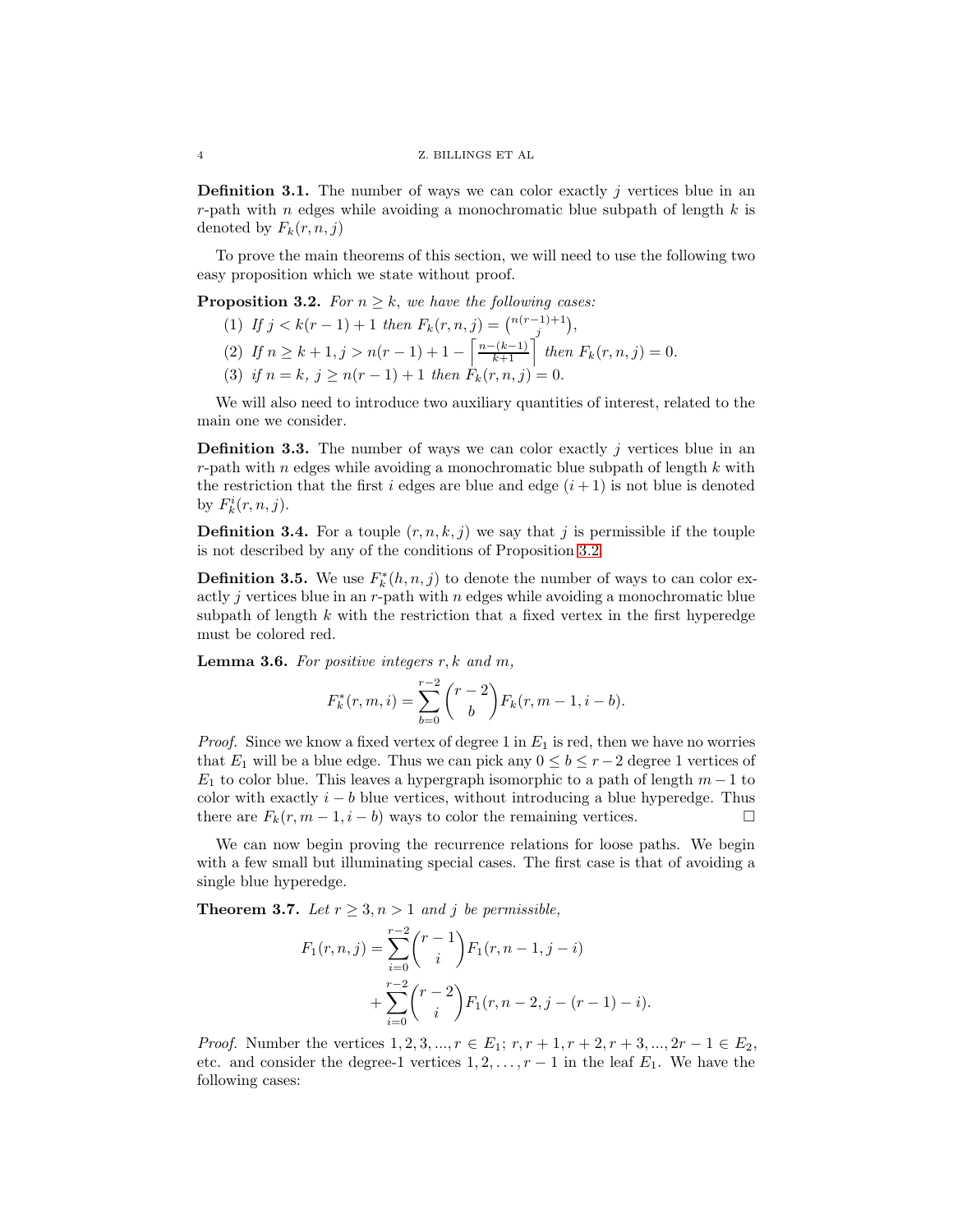- (1) If none of these vertices are blue, then we have exactly  $F_1(r, n-1, j)$  ways to color theremaining vertices in the remaining  $n - 1$  edges.
- (2) If we assume that  $0 < k \leq r 2$  of these vertices are colored blue, then we have  $\binom{r-1}{k}$  ways to choose which of these vertices to color blue. We then have  $F_1(r, n-1, j-k)$  ways to color the remaining  $n-1$  edges of the hypergraph. In total, this gives  $\binom{r-1}{k} F_1(r, n-1, j-k)$  distinct colorings for this case.
- (3) If all  $(r-1)$  of these vertices are colored blue, then vertex r must be colored red. Then we have exactly  $F_1^*(r, n-1, j-(r-1))$  possibilities for coloring the remainder of the hypergraph within the given constraints.

From these cases we see that

$$
F_1(r,n,j) = F_1(r,n-1,j) + \sum_{i=1}^{r-2} {r-1 \choose i} F_1(r,n-1,j-i) + F_1^*(r,n-1,j-(r-1)).
$$

Applying Lemma [3.6](#page-3-1) follows that

$$
F_1(r,n,j) = \sum_{i=0}^{r-2} {r-1 \choose i} F_1(r,n-1,j-i) + \sum_{i=0}^{r-2} {r-2 \choose i} F_1(r,n-2,j-(r-1)-i),
$$

proving the theorem.

The following theorem can be easily deduced from the results in [\[8\]](#page-11-1), motivated by reliability theory; for completeness, we state and prove it now.

<span id="page-4-0"></span>**Theorem 3.8.** *For*  $k \geq 1$ *, and permissible j* 

$$
F_k(2, n, j) = F_k(2, n - 2, j - 1) + F_k(2, n - 1, j)
$$

$$
+ \sum_{i=1}^{k-1} F_k(2, n - i - 2, j - i - 1).
$$

*Proof.* Consider the first non-monochromatic blue edge in our 2-Path. If that is the first edge then we have two possibilities. If the first vertex is blue, we have  $F_k(2, n-2, j-1)$  ways to color the remaining vertices. Otherwise, the first vertex is red, giving  $F_k(2, n-1, j)$  ways to color the remaining vertices. Alternatively, let us assume that the first  $1 < i < k$  edges are colored monochromatically blue, but the  $(i + 1)^{st}$  edge is not. Then vertex  $V_{i+1}$  is blue and vertex  $V_{i+2}$  is red, yielding  $F_k(2, n-i-2, j-i-1)$  ways to color the remaining vertices of the graph.  $\Box$ 

The remaining results of this paper generalize the formula from Theorem [3.8](#page-4-0) to r−uniform hypergraphs for  $r > 2$ . This is done via Theorem [3.9](#page-4-1) which gives us the corresponding recurrence for 3−uniform hypergraphs and Theorem [3.10](#page-6-0) which provides the general case for  $r > 3$ .

<span id="page-4-1"></span>**Theorem 3.9.** *If*  $k > 1, n > k$  *and j be permissible, then we have* 

 $\Box$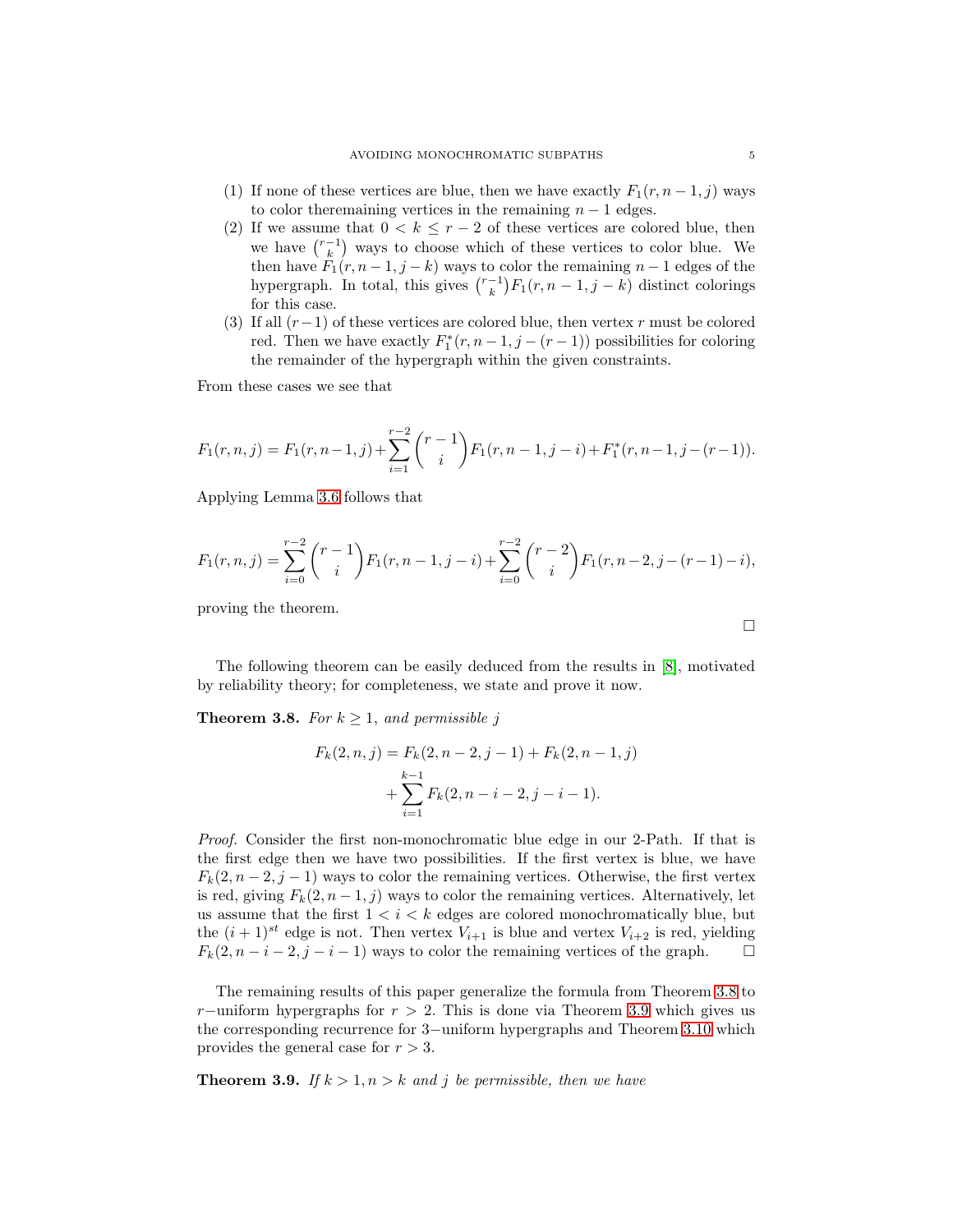$$
F_k(3, n, j) = F_k(3, n - 1, j) + 2F_k(3, n - 1, j - 1)
$$
  
+  $F_k(3, n - 2, j - 2) + F_k(3, n - 2, j - 3)$   
+  $\sum_{i=1}^{k-1} F_k(3, n - (l + 1), j - 2l - 1)$   
+  $\sum_{i=1}^{k-1} F_k(3, n - (l + 2), j - 2(l + 1))$   
+  $\sum_{i=1}^{k-1} F_k(3, n - (l + 2), j - 2(l + 1) - 1).$ 

*Proof.* Note that  $F_k(3, n, j) =$  $\sum^{k-1}$  $i=0$  $F_k^i(3,n,j)$ . To calculate  $F_k^0(3,n,j)$ , we assume

that the first edge is not monochromatic blue, and consider the vertices in that edge. One option is to select a single vertex of degree 1 to color blue, giving  $2F_k(3, n-1, j-1)$  ways to color our hyperpath. Alternatively, we could pick none of the vertices of degree 1 in  $E_1$  to color blue, in which case we have  $F_k(3, n-1, j)$ ways to color our hyperpath. Finally, we could pick both degree 1 vertices from  $E_1$ to color blue in which case, since the edge is not monochromatic blue, the vertex of degree 2 in  $E_1$  must be colored red. Thus let us consider the vertices in  $E_2$ . Since  $V_3$  is colored red then we can either choose to color the unique degree 1 vertex of  $E_2$  blue or not leaving us a total of  $F_k(3, n-2, j-2) + F_k(3, n-2, j-3)$  ways to color the remaining hyperedges. From these observations we see that:

$$
F_k^0(3, n, j) = 2F_k(3, n - 1, j - 1) + F_k(3, n - 1, j) + F_k(3, n - 2, j - 2) + F_k(3, n - 2, j - 3).
$$

We now turn our attention to  $F_k^i(3, n, j)$  for  $i > 0$ . Assume that the first i edges are monochromatic blue while the  $(i + 1)$  edge is not. The vertices of this edge are  $V_{i(2)+1}, V_{i(2)+2}, V_{i(2)+3}$ , where  $E_l \cap E_{i+1} = V_{i(2)+1}, E_{i+1} \cap E_{i+2} = V_{i(2)+3}$ . We note then that  $V_{i(2)+1}$  must be colored blue. If  $V_{i(2)+2}$  is colored red then we have a total of  $F_k(3, n - (i + 1), j - 2i - 1)$  ways to color the remaining edges, otherwise if  $V_{i(2)+2}$  is colored blue then  $V_{i(2)+3}$  must be colored red. In this case we will consider the color of the degree 1 vertex  $V_{i(2)+4}$ . If this vertex is colored red then we have  $F_k(3, n-(i+2), j-2(i+1))$  ways to color the remaining edges. Otherwise if the vertex is colored blue then we have  $F_k(3, n-(i+2), j-2(i+1)-1)$  to color the remaining edges. We see then that:

$$
F_k^i(3, n, j) = F_k(3, n - (i + 1), j - 2i - 1) + F_k(3, n - (i + 2), j - 2(i + 1))
$$
  
+ 
$$
F_k(3, n - (i + 2), j - 2(i + 1) - 1).
$$

 $\Box$ 

Having walked through the proof of Theorem [3.9,](#page-4-1) we will now see that the general case is very similar.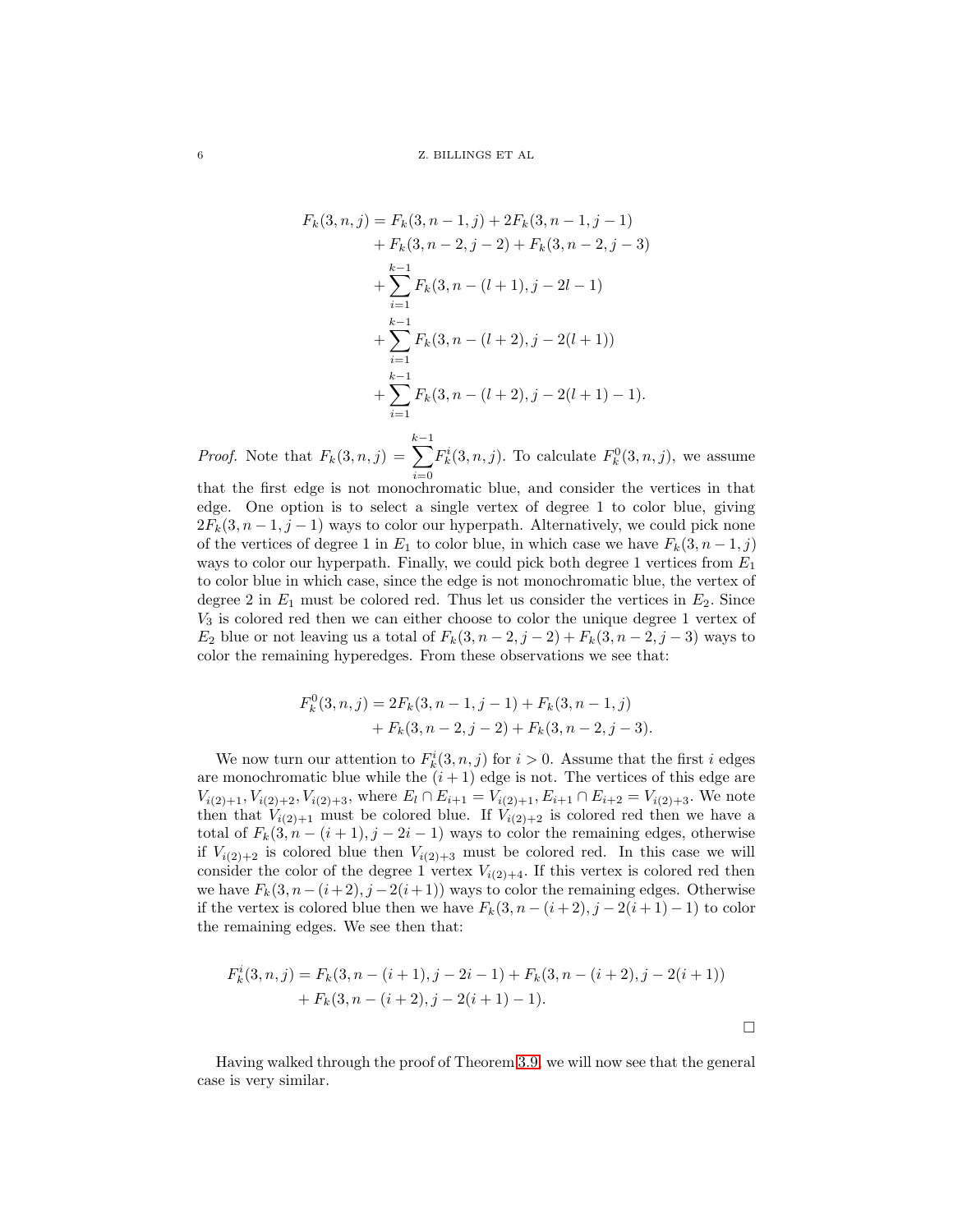<span id="page-6-0"></span>**Theorem 3.10.** *Let*  $k > 1, r > 3, n > k$ *,*  $M = (n(r-1)+1)$ *, and*  $N = ((k-1)(r-1))$  $1) + 2(r - 2) + 1$ *)*, with *j* permissible

$$
F_k(r, n, j) = \sum_{i=0}^{r-2} {r-2 \choose i} F_k(r, n-2, j-i-(r-1))
$$
  
+
$$
\sum_{i=0}^{r-2} {r-1 \choose i} F_k(r, n-1, j-i)
$$
  
+
$$
\sum_{l=1}^{k-1} \sum_{i=0}^{r-3} {r-2 \choose i} F_k(r, n-(i+1), j-l(r-1)-1-i)
$$
  
+
$$
\sum_{l=1}^{k-1} \sum_{i=0}^{r-2} {r-2 \choose i} F_k(r, n-(i+2), j-(i+1)(r-1)-i)
$$

*Proof.* Note that  $F_k(r, n, j) = \sum_{i=0}^{k-1} F_k^i(r, n, j) = F_k^0(r, n, j) + \sum_{l=1}^{k-1} F_k^l(r, n, j)$ . Note that  $F_k^0(r, n, j)$  is of concern if and only if the first edge in the hypergraph is not monochromatic blue. In this edge we can pick  $i \leq r-2$  vertices of degree 1 from edge 1 to color blue. If this happens we have  $j - i$  vertices remaining to color red in  $n-1$  edges with no additional restrictions so we have  $F_k(r, n-1, j-i)$ ways to color the remaining edges of the graph. We also have  $\binom{r-1}{i}$  ways to pick the vertices of degree 1. From these observations we find that

$$
F_k^0(r, n, j) = x + \sum_{i=0}^{r-2} {r-1 \choose i} F_k(r, n-1, j-i),
$$

where  $x$  is the number of ways to color the remaining hyperedges of the path given that all the vertices of degree 1 are colored blue.

To explore x consider the path  $\Gamma$  consisting of edges  $E_2, E_3, ..., E_n$ . Relabel the vertices in this graph  $V_1, V_2, V_3...$  such that  $V_1 \in E_1 \cap E_2$ . Then  $V_1$  must be colored red. Thus  $E_2$  contains  $r - 2$  vertices of degree 1 that may be colored either blue or red. Let us pick i of these and color them blue, then we have  $F_k(r, n-2, j-i-(r-1))$ ways to color the remaining edges. We have exactly  $\binom{r-2}{i}$  ways to pick these i vertices thus we see that  $x = \sum_{i=0}^{r-2} {r-2 \choose i} F_k(r, n-2, j-i-(r-1)).$ 

From this last statement we find that

$$
F_k^0(r,n,j) = \sum_{i=0}^{r-2} {r-2 \choose i} F_k(r,n-2,j-i-(r-1)) + \sum_{i=0}^{r-2} {r-1 \choose i} F_k(r,n-1,j-i).
$$

Now let  $l > 0$ , and assume that edges  $E_1, E_2, ..., E_l$  are monochromatically colored blue and that  $E_{l+1}$  is not a monochromatic blue edge. Then we see we have used  $l(r-1)+1$  blue vertices in the first l edges and so we are left with  $j-l(r-1)-1$ blue vertices to place in the graph formed by edges  $E_{l+1}, E_{l+2}, ..., E_n$ . Let us rename the vertices in  $E_{l+1}$  as  $V_1, V_2, ..., V_r$  such that  $V_1 \in E_l \cap E_{l+1}$ . Then  $V_1$  must be colored blue. We may choose  $m \leq r-3$  vertices to color blue and so we see that we have  $F_k(r, n-l-1, j-l(r-1)-1-i)$  ways to color the remaining edges.

If, however, we color all  $r-2$  vertices of degree 1 in  $E_{l+1}$  blue, then vertex  $V_r$ must be colored red (since otherwise  $E_{l+1}$  would be monochromatic blue). We have therefor used  $(l + 1)(r - 1)$  vertices blue and so we have  $j - (l + 1)(r - 1)$  left to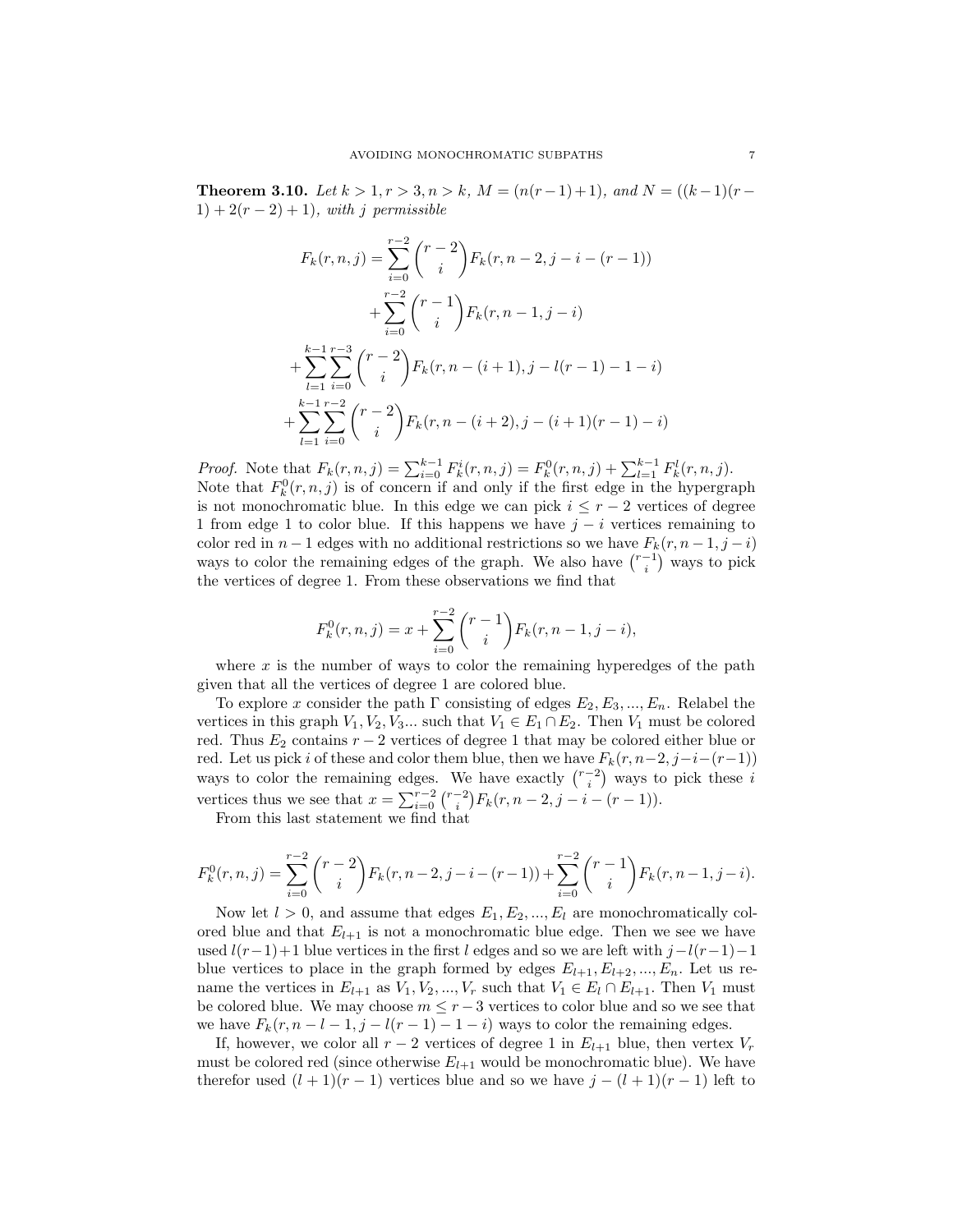#### 8 Z. BILLINGS ET AL

place in the remaining  $n - l - 1$  edges. Let us then consider how we might color the edges  $E_{l+2}, E_{l+3}, ..., E_n$  Once again, let us rename vertex  $V_1 \in E_{l+1} \cap E_{l+2}$ . Then  $V_1$  is red thus we may pick  $m \leq r-2$  of the vertices of degree 1 to color blue with no fear of the edge becoming monochromatic blue. We will have have exactly  $F_k(r, n - (l + 1), j - (l + 1)(r - 1) - m)$  ways to color the remaining hyperedges. For each permissible value of m we have  $\binom{r-2}{m}$  ways to pick the vertices of degree 1 in edge  $E_{l+2}$ . Thus we see that

$$
F_k^l(r, n, j) = \sum_{i=0}^{r-3} {r-2 \choose i} F_k(r, n - (l+1), j - l(r-1) - 1 - i)
$$
  
+ 
$$
\sum_{i=0}^{r-2} {r-2 \choose i} F_k(r, n - (l+2), j - l(r-1) - r - 3 - i),
$$

thus proving the desired result.  $\square$ 

We will re-state a fact just proven in Theorem [3.10](#page-6-0) for future use.

**Proposition 3.11.** Let  $k > 1, r > 3, n > k$ ,  $M = (n(r - 1) + 1)$ , and  $N =$  $((k-1)(r-1) + 2(r-2) + 1)$ . *Assume j is permissible then* 

$$
F_k^l(r, n, j) = \sum_{i=0}^{r-3} {r-2 \choose i} F_k(r, n-l, j-l(r-1)-1-i)
$$
  
+
$$
\sum_{i=0}^{r-2} {r-2 \choose i} F_k(r, n-(l+1), j-(l+1)(r-1)-i).
$$

## 4. Applications

We begin this section with two theorems that tie together colorings for tight paths and cycles to colorings of 2-paths and 2-cycles (i.e. the usual case of graphs).

**Definition 4.1.** The number of ways we can color exactly j vertices blue in a  $(r-1)$ -tight r-path with n edges while avoiding a monochromatic blue subpath of length k is denoted by  $T_k(r, n, j)$ .

**Theorem 4.2.** *Let*  $k > r$ *, then* 

$$
T_k(r, n, j) = F_{r+k-2}(2, r+n-2, j)
$$

*Proof.* Note that any  $r + k - 1$  blue successive vertices create a subpath of length  $k.$ 

We now define several quantities related to colorings in hypergraph cycles.

**Definition 4.3.** The number of ways we can color exactly j vertices blue in a loose r-cycle with n edges while avoiding a monochromatic blue subpath of length  $k$  is denoted by  $C_k(r, n, j)$ 

**Definition 4.4.** The number of ways we can color exactly  $j$  vertices blue in a loose r-cycle with n edges while avoiding a monochromatic blue subpath of length k with the extra restriction that the edge  $E_n$  is blue is denoted by  $C_k^b(r, n, j)$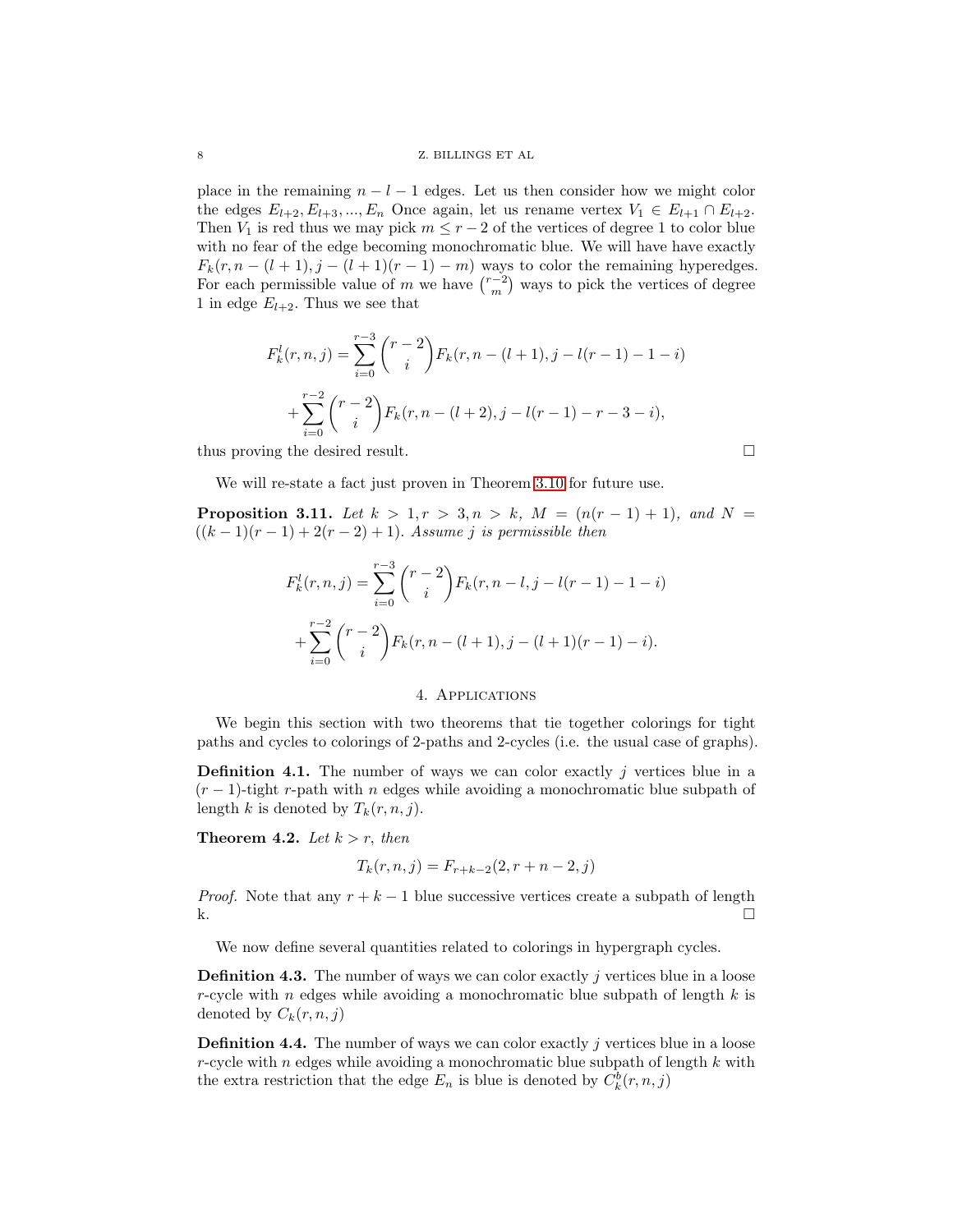**Definition 4.5.** The number of ways to color an  $(r-1)$ -tight r-cycle on n edges with exactly  $j$  blue vertices while avoiding a blue monochromatic subpath of length k is  $TC_k(r, n, j)$ .

**Theorem 4.6.** For any integers  $k, r, j > 2$ ,

$$
TC_k(r, n, j) = C_k(2, r + n - 2, j).
$$

*Proof.* Note that any consecutive string of k vertices produces an  $(r - 1)$ −tight  $path.$ 

We now turn our attention to the problem of determining coloring numbers for loose cycles.

**Definition 4.7.** The number of ways we can color exactly  $j$  vertices blue in a loose r-cycle with n edges while avoiding a monochromatic blue subpath of length  $k$  with the extra restriction that the edge  $E_n$  is not blue is denoted by  $C_k^{nb}(r, n, j)$ 

**Theorem 4.8.** For positive integers n and j with  $n \geq 4$ ,

$$
C_k(2, n, j) = F_k(2, n-2, j) + \sum_{l=0}^{k-1} (l+1) F_k(2, n-l-4, j-l-1).
$$

*Proof.* Assume that we have a permissible coloring on a cycle of size n. Then we have two possibilities:

- (1) The vertex  $V_n$  is red, in which case its removal gives us a permissible path coloring; on the other hand, given a permissible coloring of a path of length  $(n-2)$ , we can add a red vertex  $V_n$  to create a permissible coloring on a cycle.
- (2) If  $V_n$  is blue, and lies on a maximal monochromatic subpath of length  $l \geq 0$ . Then the removal of all the vertices in this subpath leaves us with a permissible coloring on  $n - l - 1$  vertices, where both the first at last vertex are red. Thus there are  $F_k(r, n-l-4, j-l-1)$  ways to color the remaining vertices. Note that we assumed that  $V_n$  was part of a vertex on a monochromatic subpath of length  $l$ , however,  $V_n$  could have been in any of the  $l + 1$  positions for a vertex on that subpath.

 $\Box$ 

Through the same argument we see that for any  $r$  the following holds.

<span id="page-8-0"></span>**Theorem 4.9.** *Let*  $n > k + 2, r > 2$ 

 $M = (n(r - 1) + 1)$ *, and*  $N = ((k - 1)(r - 1) + 2(r - 2) + 1)$ *, with*  $j < [M/N](N-1) +_N R_M$ . *Then* 

$$
C_k(r, n, j) = C_k^{nb}(r, n, j) + C_k^{b}(r, n, j)
$$

Of course Theorem [4.9](#page-8-0) is of no use without formulas for both  $C_k^b(r, n, j)$  and  $C_k^{nb}(r, n, j)$ , which we now provide via Theorem [4.10,](#page-8-1) and Theorem [4.11.](#page-9-0)

<span id="page-8-1"></span>**Theorem 4.10.** *Let*  $n > k + 2, r > 2$  $M = (n(r - 1) + 1)$ *, and*  $N = ((k - 1)(r - 1) + 2(r - 2) + 1)$ *, with*  $j < [M/N](N-1) +_N R_M$ . *Then* 

$$
C_k^{nb}(r, n, j) = \sum_{i=0}^{r-3} {r-2 \choose i} F_k(r, n-1, j-i)
$$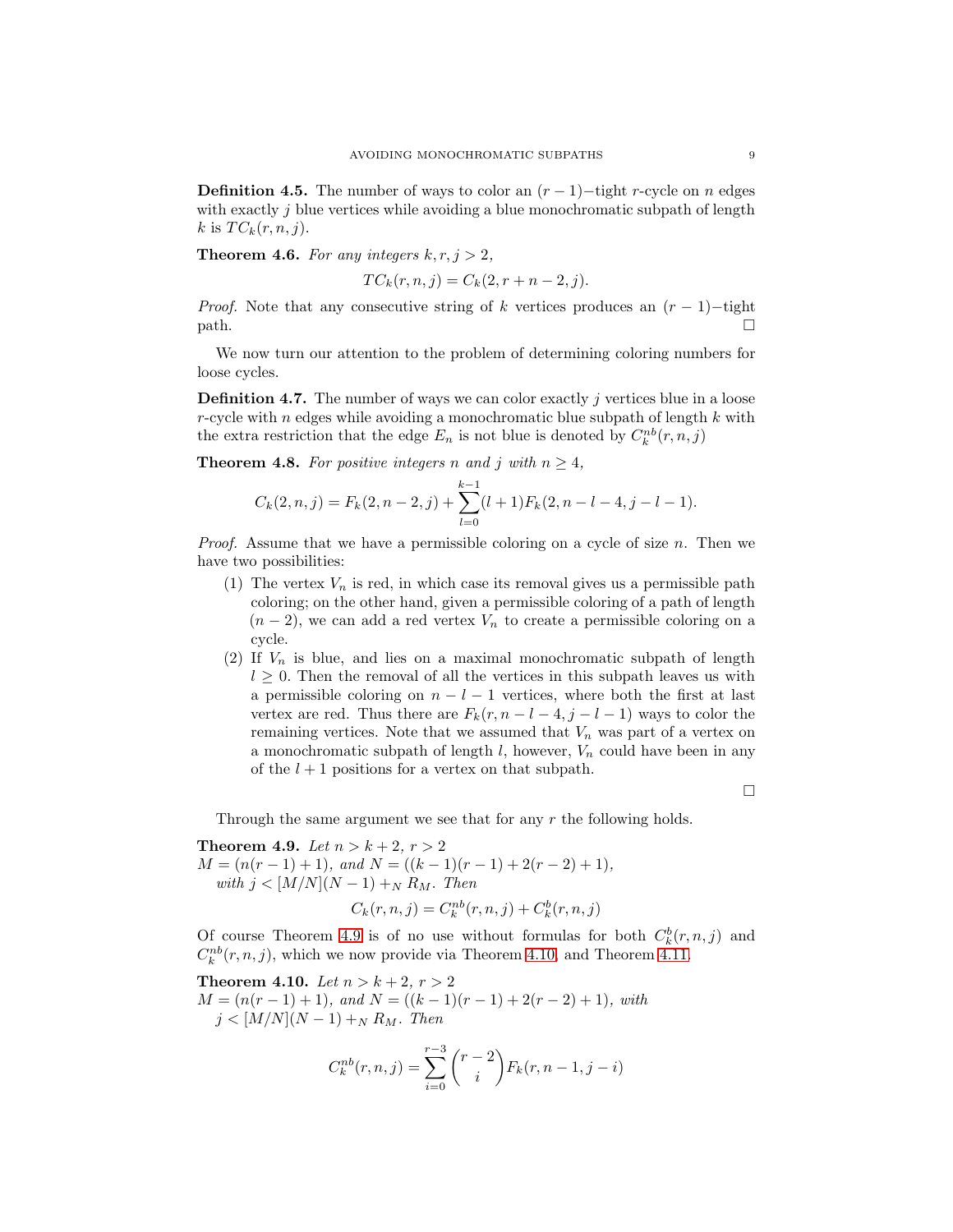$$
+\sum_{i=0}^{2r-4} \binom{2r-4}{i} F_k(r, n-3, j-i-(r-2))
$$
  
+2
$$
\sum_{l=1}^{k-1} \sum_{i=0}^{r-2} \binom{r-2}{i} F^l(r, n-2, j-(r-2)-i)
$$
  
+2
$$
\sum_{b=0}^{r-3} \sum_{a=0}^{r-2} \binom{r-2}{a} \binom{r-2}{b} F(r, n-3, j-(r-2)-1-(a+b))
$$
  
+2
$$
\sum_{i=0}^{2r-4} \binom{2r-4}{i} F_k(r, n-4, j-2(r-2)-1-i).
$$

*Proof.* Assume that we have a loose cycle of length n such that there is no monochromatic blue subpath of length k. Then let  $E_n$  be an edge that is not blue. If  $E_n$  has  $i < r - 2$  blue vertices of degree 1 then we have  $F_k(r, n-1, j-i)$  ways to color the remaining edges. Otherwise, if all  $r - 2$  vertices are colored blue then we have one of two cases to consider:

- (1) Both degree 2 vertices of  $E$  are red. For convenience, let us denote by  $E_1$  and  $E_{n-1}$  the two edges with noneempty intersection with  $E_n$ . Then we can pick any combination of  $i \leq 2r - 4$  degree 1 vertices from  $E_1$  and  $E_{n-1}$  to color blue and we are left with  $F_k(r, n-3, j-(r-2)-i)$  ways to color the remaining vertices.
- (2) Exactly one of the 2 vertices of degree 2 are blue. Without loss of generality we use  $E_1$  to refer to the edge overlapping with  $E_n$  which contains the blue vertex, we use  $E_{n-1}$  to refer to the edge overlapping with  $E_n$  which contains the red vertex. Furthermore, let us assume that  $a \leq r-2$ vertices of degree 1 from  $E_{n-1}$  are colored blue. Then we have the following subcases:
	- (a)  $E_1$  is blue, then  $E_1$  is part of a blue subpath of length  $l \geq 1$ , thus we have  $F_k^l(r, n-2, j-(r-2)-a)$  ways to color the remaining vertices.
	- (b)  $E_1$  is not blue, then we are left with two last subcases.
		- At least one degree 1 vertex from  $E_1$  is red, then if we have i such red vertices we find that we have  $F_k(r, n-3, j-(r-2)-1-(i+a))$ ways to color the vertices of the remaining edges.
			- All degree 1 vertices from  $E_1$  are blue which means that the vertex  $v \in E_1 \cap E_2$  must be red. Thus we can pick  $0 \leq b \leq$  $r-2$  vertices of degree 1 from  $E_2$  to color blue leaving us with  $F_k(r, n-4, j-2(r-2)-1-(a+b))$  ways to color the vertices of the remaining edges.

Of course, we could reverse the assumption that  $v_1$  is red and  $v_{(n-1)(r-1)+1}$  is blue thus all quantities from case  $(2)$  must be doubled.

<span id="page-9-0"></span>**Theorem 4.11.** *Let*  $n > k + 2, r > 2$  $M = (n(r - 1) + 1)$ *, and*  $N = ((k - 1)(r - 1) + 2(r - 2) + 1)$  *with*  $j < [M/N](N-1) +_N R_M$ .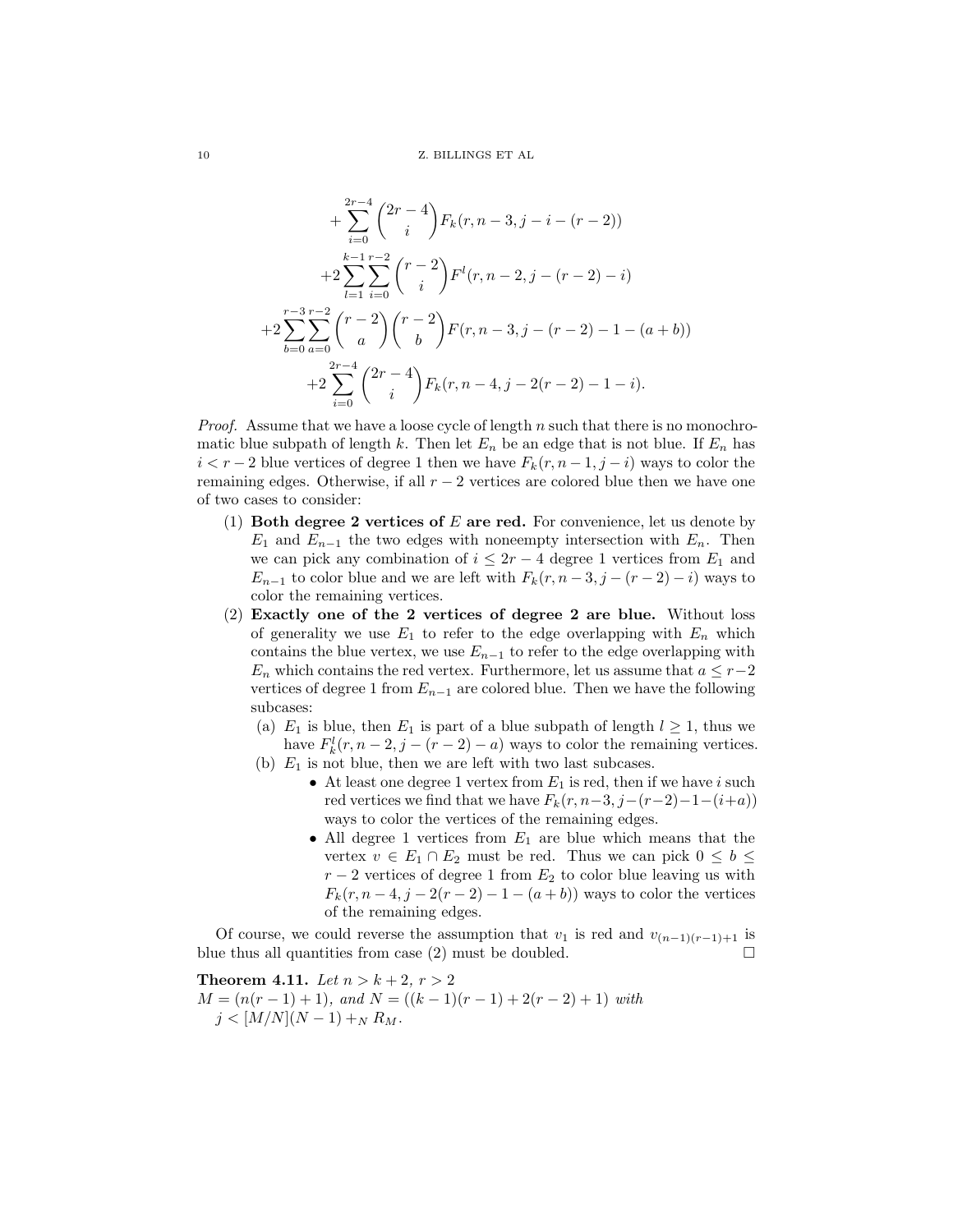*Then*

$$
C_k^b(r, n, j)
$$
  
= 
$$
\sum_{l=1}^{k-1} \sum_{a=0}^{r-3} \sum_{b=0}^{r-2} l \binom{r-2}{a} \binom{r-2}{b} F_k(r, k-l-2, j-l(r-1)-1-a-b)
$$
  
+
$$
2 \sum_{l=1}^{k-1} \sum_{a=0}^{r-3} \sum_{b=0}^{r-2} l \binom{r-2}{a} \binom{r-2}{b} F_k(r, n-l-3, j-l(r-1)-1-a-b-(r-2))
$$
  
+
$$
\sum_{l=1}^{k-1} \sum_{a=0}^{2r-4} l \binom{2r-4}{i} F(r, n-l-4, j-l(r-1)-1-2(r-2)-a)
$$

*Proof.* Let us assume that  $E_n$  is blue, then let  $k > l \geq 1$  be the length of the maximum blue subpath containing  $E_n$ . Let us call this subpath Γ. Then  $E(\Gamma)$  can be partitioned into three disjoint sets  $E_{(*k*)}(\Gamma) = E(\Gamma) \cap \{E_1, E_2, ..., E_{k-1}\}\$ and  $E_{(>k)}(\Gamma) \cap \{E_{k+1}, E_{k+2}, ..., E_{n-1}\}\$ , and  $E_{\omega} = E_n$  then  $|E_{(k)}(\Gamma)| = l$ .

Let us define  $M, m \in \{0, 1, 2, 3, ..., n-1\}$  such that M is the largest index i where  $E_i \in E_{\leq k}(\Gamma)$  or  $M = 0$  if  $E_{\leq k}(\Gamma)$  is empty, and m is the smallest index u such that  $E_u \in E_{>k}(\Gamma)$ , or  $m = 0$  if  $E_{>k}(\Gamma)$  is empty.

Note therefore that edges  $E_{M+1}$  and  $E_{m-1}$  are not blue but each have at least one degree two vertex that is blue. Based on this assumption we have the following cases:

Let  $i_{M+1}$  be the number of degree 1 vertices from  $E_{M+1}$  that are blue and  $i_{m-1}$ be the number of blue degree 1 vertices from  $E_{m-1}$ . There are four cases:

- (1) **Both**  $i_{M+1}, i_{m-1} < r-2$ : then there are  $F_k(r, n-l-2, j-l(r-1)-1$  $i_{M+1} - i_{m-1}$  of coloring the remaining vertices.
- (2)  $i_{M+1} < r-2$  and  $i_{m-1} = r-2$ : In this case, the remaining degree 2 vertex of edge  $E_{m-1}$  must be red then let  $i_{m-2} \leq r-2$  be the number of blue degree 1 vertices from  $E_{m-2}$ , then we have  $F_k(r, n-l-3, j-l(r-1))$  $1) - 1 - i_{M+1} - (r - 2) - i_{m-2}).$
- (3)  $i_{M+1} = r 2$  and  $i_{m-1} < r 2$ : By a similar argument to the previous case we have  $F_k(r, n-l-3, j-l(r-1)-1-i_{m-1}-(r-2)-i_{M+2})$  ways of coloring the vertices where  $i_{M+2} \leq r-2$  are the number of degree 1 vertices in  $E_{M+2}$ .
- (4) Both  $i_{M+1} = r 2$  and  $i_{m-1} = r 2$ :

Then the remaining degree 2 vertices of both  $E_{M+1}$  and  $E_{m-1}$  are red then let  $i_{M+2}$  and  $i_{m-2}$  be the number of degree 1 blue vertices from  $E_{M+2}$ and  $E_{m-2}$  respectively. We see then that we have  $F_k(r, m-l-4, n-l(r-4))$ 1) – 1 – 2(r – 2) –  $i_{m-2}$  –  $i_{M+2}$ ).

Thus completing the proof of the theorem.

$$
\qquad \qquad \Box
$$

#### 5. Conclusion and future directions

In this paper we provided a recursive formula for the number of ways to place  $j$ blue vertices in a loose r-uniform hyperpath on length  $n$  while avoiding a monochromatic blue subhypergraph of length  $k$ . We then used these results to solve the corresponding problem for both  $(r - 1)$ -tight r-paths and  $(r - 1)$ -tight r-cycles, as